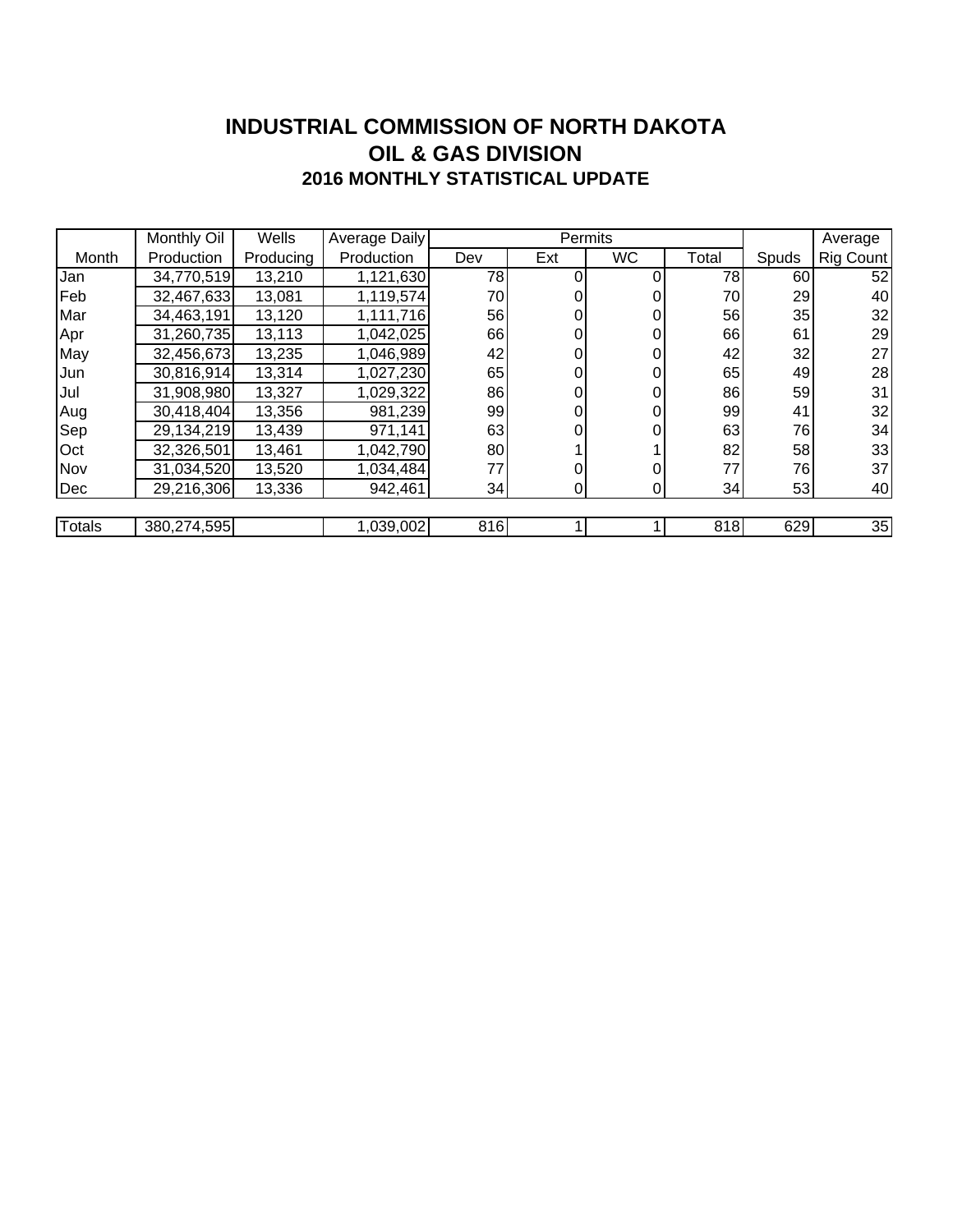# **STATE OF NORTH DAKOTA**

### **2016 COUNTY COMPLETION STATISTICS**

|            | Total | Total      | Development |     | Wildcat |     | Extension |     |             |       | Re-Entry |       |
|------------|-------|------------|-------------|-----|---------|-----|-----------|-----|-------------|-------|----------|-------|
| Cnty       | Wells | Productive | Prod.       | Dry | Prod.   | Dry | Prod.     | Dry | Recompleted | Prod. | Dry      | Other |
| Bil        |       |            |             |     | 0       |     |           |     |             |       |          |       |
| Bot        |       |            |             |     |         |     |           |     |             |       |          |       |
| <b>Bow</b> |       |            |             |     |         |     |           |     |             |       |          |       |
| <b>Bke</b> |       |            |             |     |         |     |           |     |             |       |          |       |
| Div        | 44    | 43         | 43          |     |         |     |           |     |             |       |          |       |
| Dun        | 107   | 107        | 107         |     | ∩       |     |           |     |             |       |          |       |
| <b>McK</b> | 351   | 344        | 343         |     |         |     |           |     |             |       |          |       |
| <b>McL</b> |       |            |             |     |         |     |           |     |             |       |          |       |
| Mou        | 129   | 127        | 126         |     |         |     |           |     |             |       |          |       |
| Ren        |       |            |             |     |         |     |           |     |             |       |          |       |
| <b>Stk</b> | 10    |            | 9           |     |         |     |           |     |             |       |          |       |
| Wil        | 103   | 98         | 98          |     |         |     |           |     |             |       |          |       |
| Total      | 761   | 739        | 737         |     |         |     |           |     | 5           |       |          | 10    |

#### **2016 COUNTY DRILLING FOOTAGE**

|            | Development |        | Wildcat |        | Extension |          | <b>Re-Entry</b> |     |               |            |
|------------|-------------|--------|---------|--------|-----------|----------|-----------------|-----|---------------|------------|
| County     | Prod.       | Dry    | Prod.   | Dry    | Prod.     | Dry      | Prod.           | Dry | <b>Others</b> | Footage    |
| Bil        |             |        |         |        |           |          |                 |     |               |            |
| Bot        | 7,727       |        |         | 8,630  |           |          |                 |     |               | 16,357     |
| <b>Bow</b> |             |        |         |        |           |          |                 |     | 20,080        | 20,080     |
| <b>Bke</b> | 69,969      |        |         |        |           |          |                 |     |               | 69,969     |
| Div        | 794,644     |        |         |        |           |          |                 |     | 5,100         | 799,744    |
| Dun        | 2,221,266   |        |         |        |           |          |                 |     |               | 2,221,266  |
| <b>McK</b> | 7,213,984   | 24,887 |         |        |           |          |                 |     | 33,206        | 7,272,077  |
| McLean     | 124,605     |        |         |        |           |          |                 |     |               | 124,605    |
| Mou        | 2,523,039   | 20,412 |         | 0      | 21110     |          |                 |     | 5,415         | 2,569,976  |
| Ren        | 9,446       | 5,350  |         |        |           |          |                 |     |               | 14,796     |
| <b>Stk</b> | 187,909     |        |         | 9,802  |           |          |                 |     |               | 197,711    |
| Wil        | 2,020,174   | 4,583  |         |        |           |          |                 |     | 11,274        | 2,036,031  |
| Total      | 15,172,763  | 55,232 |         | 18,432 | 21,110    | $\Omega$ | $\Omega$        | 0   | 75,075        | 15,342,612 |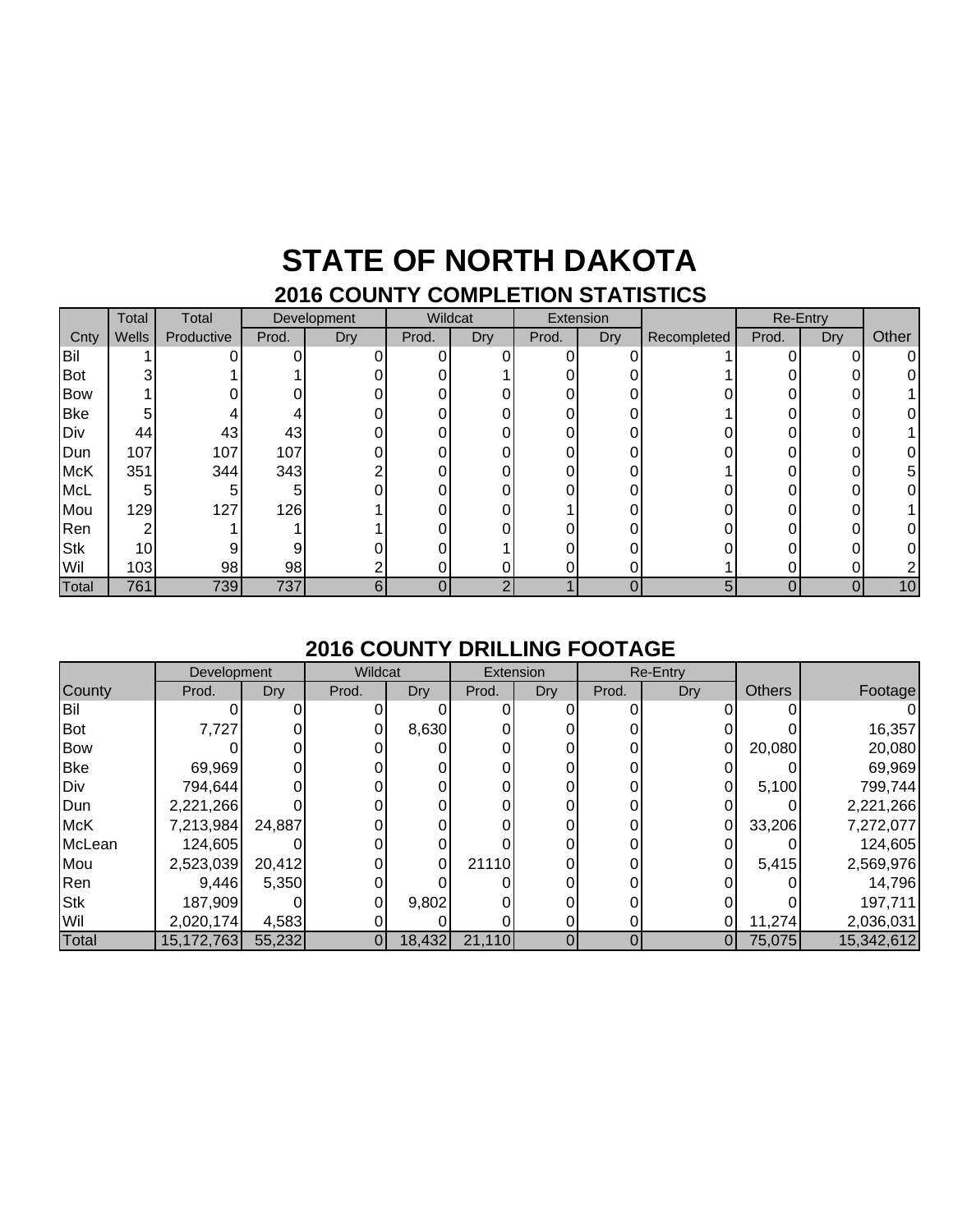### **STATE OF NORTH DAKOTA 2016 STATE-WIDE WELL COMPLETION STATISTICS**

|       | Total | Total      | Development |     | Wildcat |     | Extension |     |             | Re-Entry |     |       |
|-------|-------|------------|-------------|-----|---------|-----|-----------|-----|-------------|----------|-----|-------|
| Month | Wells | Productive | Prod.       | Dry | Prod.   | Dry | Prod.     | Dry | Recompleted | Prod.    | Dry | Other |
| Jan   | 74    | 73         | 73          |     | 0       | 0   | 0         |     |             | Ω.       | 0   | 0     |
| Feb   | 68    | 66         | 66          |     |         |     | 0         |     |             |          | 0   | ⌒     |
| Mar   | 68    | 67         | 67          |     |         |     | 0         |     |             | $\Omega$ | 0   |       |
| Apr   | 43    | 43         | 43          |     | 0       |     | 0         |     |             |          | 0   | 0     |
| May   | 46    | 45         | 44          | 0   |         |     | 0         | 0   |             |          | 0   |       |
| Jun   | 47    | 44         | 44          | 0   | ი       |     | 0         | ∩   |             | n        | 0   |       |
| Jul   | 49    | 43         | 43          | ⌒   | ი       |     | $\Omega$  |     |             |          | 0   | 3     |
| Aug   | 66    | 65         | 65          |     |         |     | 0         |     |             |          | 0   | 0     |
| Sep   | 73    | 73         | 73          |     | ი       |     | 0.        | ŋ   |             | U        | 0   | 0     |
| Oct   | 59    | 55         | 55          |     |         |     | 0         |     |             |          | 0   |       |
| Nov   | 84    | 82         | 81          |     | ი       |     |           |     |             | $\Omega$ | 0   | 0     |
| Dec   | 84    | 83         | 83          | 0   |         |     | ∩         | 0   |             |          | ი   |       |
|       |       |            |             |     |         |     |           |     |             |          |     |       |
| Total | 761   | 739        | 737         | 61  |         |     |           | 0   | 5           |          |     | 10    |

#### **2016 STATE-WIDE DRILLING FOOTAGE**

|       | Development |            | Wildcat |       | Extension     |     |          | <b>Re-Entry</b> |               | Monthly    |
|-------|-------------|------------|---------|-------|---------------|-----|----------|-----------------|---------------|------------|
| Month | Prod.       | <b>Dry</b> | Prod.   | Dry   | Prod.         | Dry | Prod.    | <b>Dry</b>      | <b>Others</b> | Footage    |
| Jan   | 1,499,556   | 22,892     | 0       |       |               |     |          |                 |               | 1,522,448  |
| Feb   | 1,307,088   |            |         |       |               |     |          |                 | 25,495        | 1,332,583  |
| Mar   | 1,369,122   |            |         |       |               |     | 0        |                 | 6,959         | 1,376,081  |
| Apr   | 917,469     |            |         |       |               |     | 0        |                 |               | 917,469    |
| May   | 898,662     |            |         |       |               |     | $\Omega$ |                 | 6,080         | 904,742    |
| Jun   | 916,696     |            |         | 8,630 |               |     | 0        |                 | 6,195         | 931,521    |
| Jul   | 907,519     | 7,675      |         |       |               |     | 0        | 0               | 18,086        | 933,280    |
| Aug   | 1,346,018   | 20,412     |         |       |               |     | 0        |                 |               | 1,366,430  |
| Sep   | 1,481,028   |            |         |       |               |     |          |                 |               | 1,481,028  |
| Oct   | 1,158,113   | 1,995      |         |       |               |     | 0        |                 | 7,160         | 1,167,268  |
| Nov   | 1,648,942   | 2,258      |         | 9,802 | 21,110        |     | 0        |                 |               | 1,682,112  |
| Dec   | 1,722,550   |            |         |       |               |     | 0        |                 | 5,100         | 1,727,650  |
|       |             |            |         |       |               |     |          |                 |               |            |
| Total | 15,172,763  | 55,232     | 01      |       | 18,432 21,110 |     | 0        | 0I              | 75,075        | 15,342,612 |